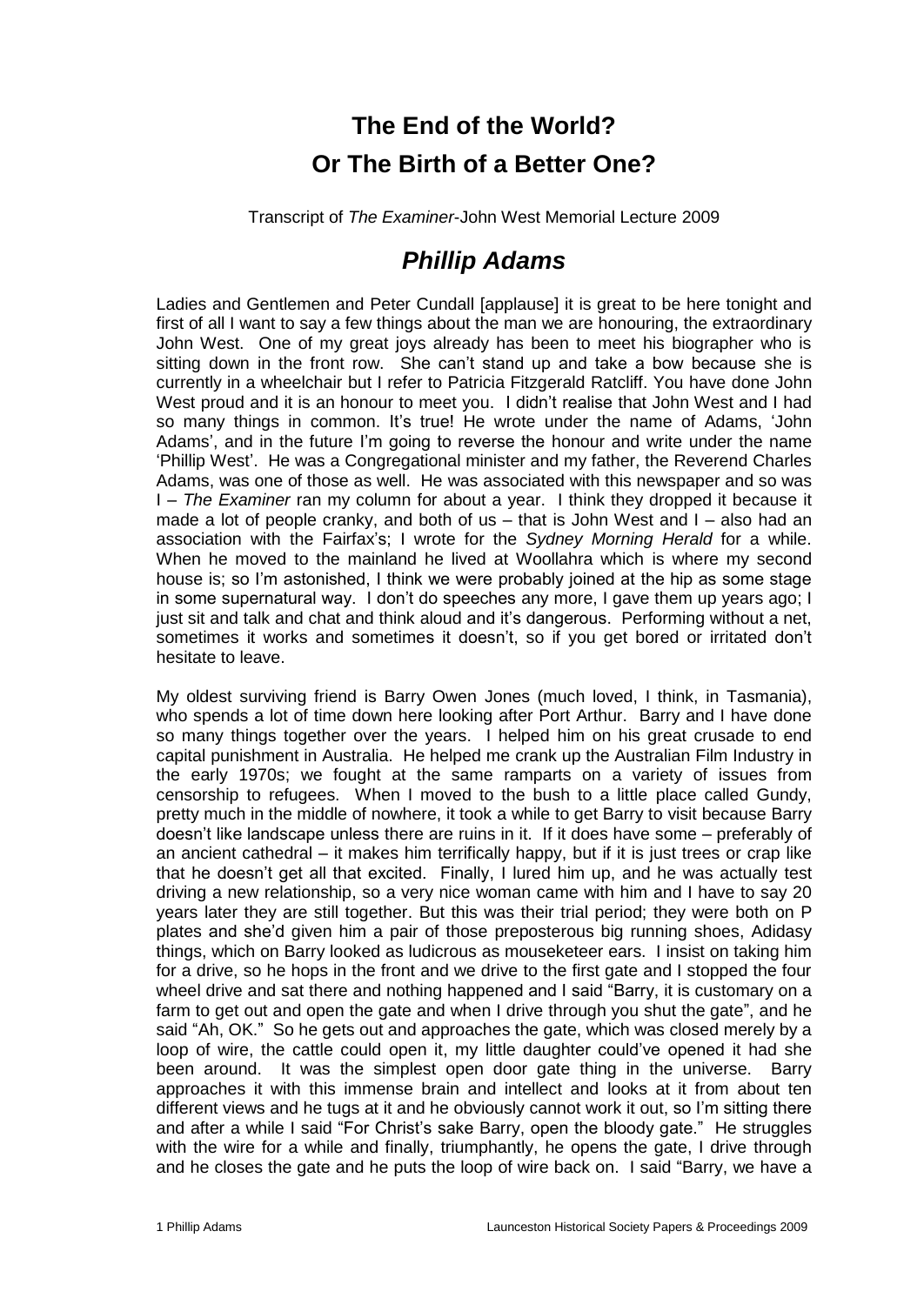problem," he said "What's that?" I said "You're on the wrong side." Now, I mention this because despite this experience Barry, in my view, is one of the great Australian gate openers. He's opened the gate. He's a gate-keeper. He's discussed issues they didn't want to discuss. He's so far ahead of the game. I forget when he wrote *Sleepers, wake!;* it must have been 30 years ago.

Barry was what you might recall the Science Minister for the Silver Bodgie (Bob Hawke) so BOJ, which is what we called Barry Owen Jones, and Silver Bodgie didn't get on too well because I think Hawke was very irritated that people thought that Barry was cleverer than he was. Just to shut Barry up he let him establish a thing with the Orwellian title of the Commission for the Future. Barry asked me to be his founding chair so I said "What's it about, Barry?" He said "Well, to build bridges between the scientific communities and the wider community. To get them talking on the scientific and social issues and ethical issues in science and it's to look at all sorts of issues. For instance", he said, "what it's for is to get a discussion going on ageing, it will soon be possible to prolong the age of human beings by an order of magnitude and is that a good thing? Is it affordable? Might it simply prolong a pretty unhappy life for many people? That the sort of thing." I said "So, in a way you also want to make it so they can choose outcomes." He came up with a metaphor; we decided the Commission for the Future was to persuade people that the future was not an inevitability, it was not preordained, it wasn't like the Nullarbor Railway Line crossing Australia with a train coming towards you. It was more like a shunting yard, full of options, you pull levers, change directions. That was the mission.

At the first meeting, an extraordinary bloke – his name I've long forgotten – an English scientist who had been working building bombs, atomic bombs, turned up and he was seeking to expiate guilt by spending the rest of his life applying technology to disability. He made the point that blind people with the white cane tapping their way around are using exactly the same technology as they did in the Middle Ages. He wanted to come up with at a lot of low tech methods of making the lives better of people with disabilities. He said something at that very first meeting, an aphorism which absolutely astonished me, which is going to be the linking idea for what I say tonight. This is it! He said "Data isn't information, information isn't knowledge, and knowledge isn't wisdom." When I heard it I realised it was like Saint Joan hearing voices. I realised that this was a revelation to me. There were so many distinctions between those stages, those increments. So what I decided to do was to go and ask the cleverest people I could find in science what they thought were the issues we should be discussing. I wanted to get the data from them. I wanted to get information from them to see what should be turned into knowledge in the hope that it might produce at the end of the day some wisdom.

So, if you go to Canberra, you might notice the UFO landed within the parliamentary area. It's a huge domed building created by Buckminster Fuller and it houses the Australian Academy of Science and therein the great scientific brains of Australia. To celebrate the launching of the Commission for the Future, they had a dinner for me. Although it's a dome, it was a long table exactly like the last supper and I was plonked in the middle, which I found slightly embarrassing, with scientists ranged left and right and I said, "Gentlemen, I want to ask you a question which may be a boring question to you." I said, "How will the world end, with a bang or a whimper?" We're talking the early 1980s. Thinking about it flying over today I suddenly remembered the things that none of them mentioned; none of them raised the issue of population, for example. None of them raised the issue of supplying with food and water, this vast population. None of them discussed the problems or the threats which were starting even then to be apparent, of old and ancient diseases coming back, or new diseases becoming pandemic. This was about the time that what became known as AIDS (Acquired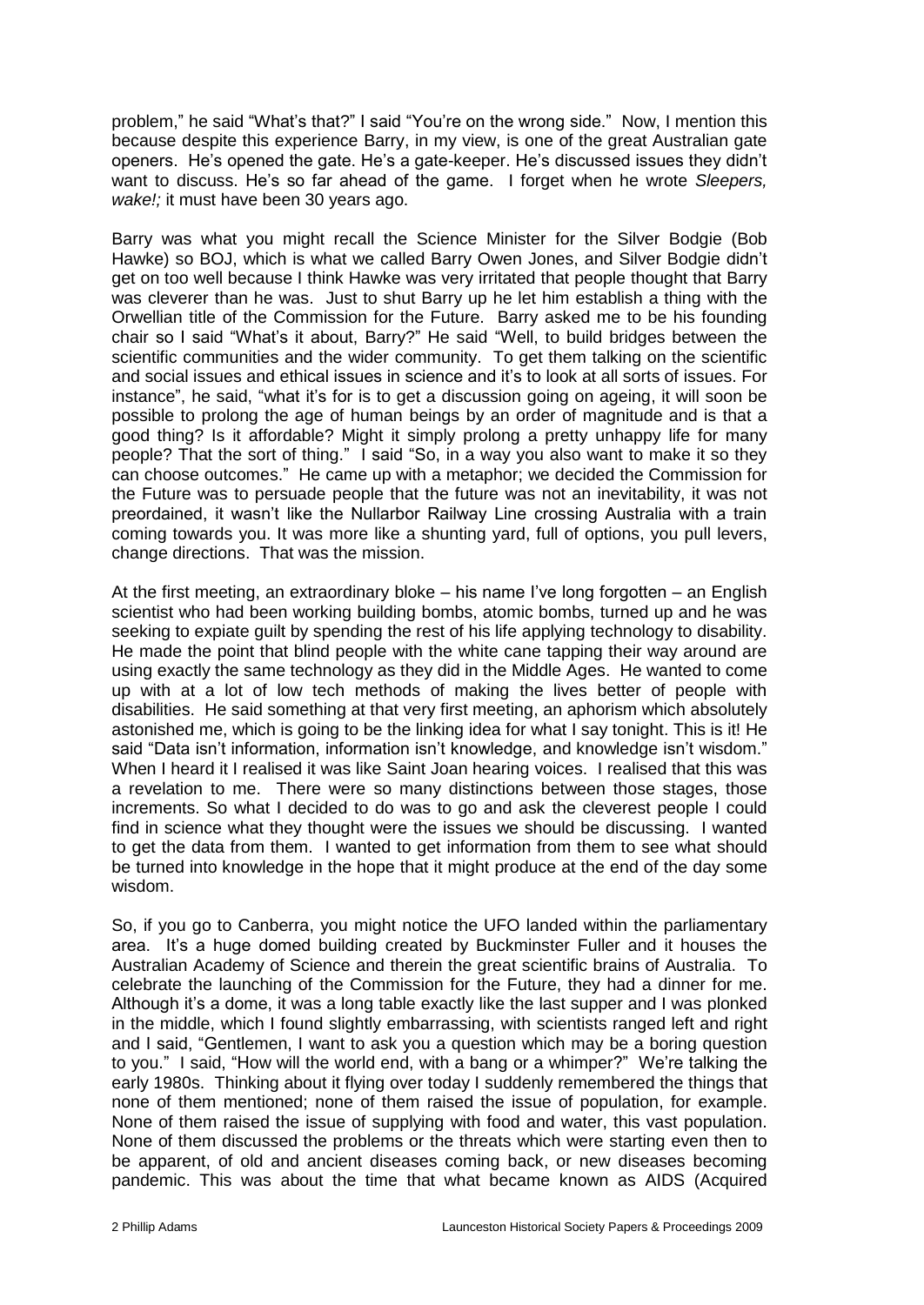Immune Deficiency Syndrome) was first surfacing. I remember writing columns about it before it had a name, but at that point none of those was mentioned. So the first bloke said, "The problem is the giant mouse." And there was much muttering about the giant mouse. I said "What's the giant mouse?" They were quite shocked that I didn't know. It turned out that somebody had created in their laboratory a very sizable mouse. And it was a precursor, if you like, to genetic manipulation. The scientist said "Think what this mouse means. It means that pretty soon we'll be able to create giant humans, they will be more intelligent, they will be disease resistant, they will live twice as long, and they will be fantastic specimens." And what we would have done is interfered so profoundly with evolution that it will render us ordinary humans redundant. He thought about it. "But some of us might be fortunate. They will keep a few of us on as household pets." So I jotted down "giant mouse".

The next bloke said "No, that's not the issue. He's sort of half right, but it's artificial intelligence." And he ran a similar argument. That what we were doing, or about to do, is to create a mega intellect, an artificial intellect on this planet which would be so amazing that once again we would be redundant, unnecessary and old fashioned. Once again a murmur of assent; all the scientists thought that was pretty good stuff. One by one they said their bit. Nuclear war was unremarkably dismissed, and they admitted a few cities would be knocked over and a few million people would die and that it wouldn't really upset the long term equilibrium of the planet.

Then a bloke sitting right at the end where I think Doubting Thomas sits in the original painting said "No, you are all wrong," he said "It's what I see in my lab every day on a dial. It's a dial that measures something that we call Green House Effect. It's a term from the 19<sup>th</sup> Century discovered by a, as I recall, Norwegian scientist." And he said "All around the world scientists are seeing the same thing. What it means is by 2050 the world will be uninhabitable." Never heard of it, and I have to say that it had the most galvanising effect on the scientists and all of them by the end of dinner on second thoughts said "Yes, that's it. That's the whopper." And that was 25 or 26 years ago, so I went back and I started getting people of the Commission to gather together the data which were being turned into information, which in scientific circles was becoming knowledge and we started running national and international discussions about this phenomenon. Since then it has gone through a whole lot of name changes. So after "Green House" it became "Global Warming", and then of course the Bush administration decided to hose it down and to call it "Climate Change" which sounds really quite nice and already the Obama administration is renaming it yet again as "Climate Disruption" which is probably closer to the truth.

We started having these discussions, national, international. It was one extraordinary day when, for the first time in Australia, we linked town halls right across the country, packed to the rafters with people, with international satellite links, (no-one had ever done this before) on which the faces of international scientists were beamed in, and we told this audience what the consensus was then, 25-26 years ago. The interesting thing, and I have never said this publicly before, but I say it in this context, was that that night I realised there were many people in the audience who wanted the worst case scenario. They were so angry with the world wherein they dwelt, they wanted it to be the final judge on rampant capitalism rather overlooking the fact that the problems was equally bad, if not worse within the Soviet Union and Soviet block, and when any scientist predicted that the oceans would only rise ten feet they were almost hissed off the stage; they wanted a huge, total inundation. They were also uninterested to hear that a lot of the problems weren't caused by the motor car but by termite mounds which were producing vast amounts of methane or by those pretty little rice paddies in Bali. But nonetheless, what happened that night, and I remember writing about it, was to some extent the birth of a new religion. That religion is still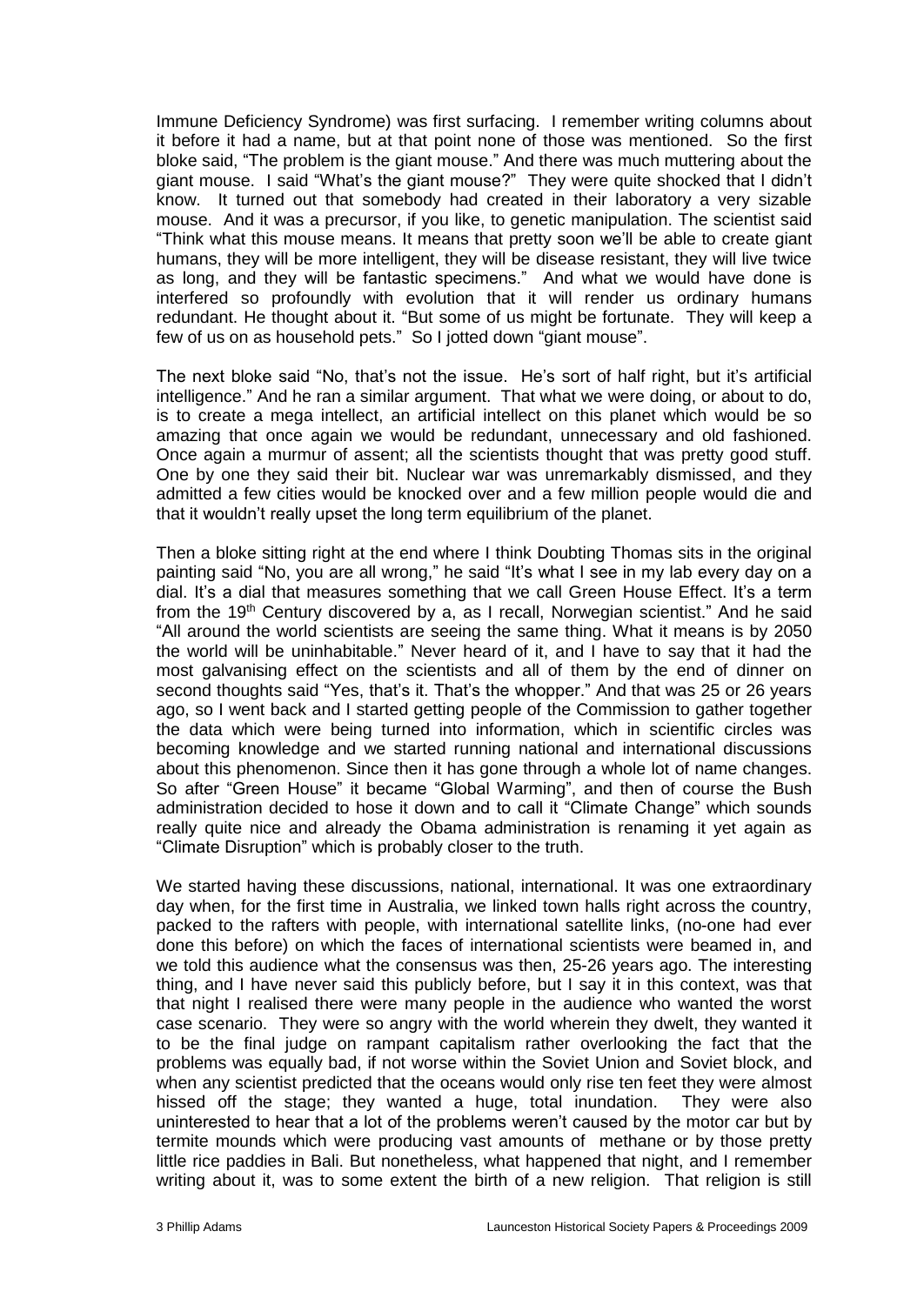insufficiently powerful to change anything. The wisdom still hasn't hit yet; the data, the information and knowledge, but not the wisdom.

On the other side of the coin, of course, we still have got these peculiar people who are climate change deniers, and I am sick of them. I just can't be bothered talking to them any more. It is an act of criminal folly to be a denialist given the dimension of the crisis. What's happened 25 years later around the world – there are millions and millions and millions of people who know the scale of it all, who recognise it and know it too well and agitate to change it. I live on a farm in the Upper Hunter and every night when I drive back to the farm I would drive through these immense coal fields that are being worked 24 hours a day. And half of NSW is now up for grabs to open more coal fields. Not one coal mine, no matter how sensitive the area in which it was being proposed or being dug, not one coal mine has ever been knocked back, and there are currently 1600 applications in NSW to extend or to open coal mines. Insanity! Insanity! And yet we are still doing it. Now, some of it we pump out locally, and I see it being pumped out of coal-fired power stations down the road, most of it is pumped out of course somewhere else, maybe in India or China, but it's our coal, and it's our responsibility. So I look at that with fascinated horror.

Now, I have got an old mate and his name is James Lovelock. James Lovelock, many of you know, came out with the dire hypothesis which holds that the world has to be seen as one living organism. Now he is no fool, and he inadvertently, accidentally, discovered the microwave oven when he was working on radar in the Second World War and it was his technology that proved there was a hole in the ozone layer. This bloke is regarded as a mega star in English science, but he is now in his early 90s. The thing I love about him is he keeps coming on my programme every couple of years and he says a wonderful thing; which you will like Peter, take note of this. He says that no matter how old you are today it's 90% likely that you will still be alive in two and a half years' time. Now isn't that great Peter, isn't that great? I cling to that. Now he takes a different view on Gaia; he thinks that climate change has so knocked the planet, so overwhelmingly thumped it, that it may never recover and it will certainly take a couple of hundred thousand years to do so. The state of play now. I brought him out to Australia last year, or the year before, on my lecture tour, he came on the programme, I said "How bad is it at the moment?" And gloom and doom is not enough for James; he wants to be gloomier and doomier, but he does so with good credentials. He said, "Well, at the moment my view is that millions of humans will be dead by 2050. We may be lucky to have some breeding pairs who can survive in a melted Arctic." Now that's pretty alarming. Let's imagine he's only half right.

I've got to tell you that every time they come on now, the members of the scientific community with the right to express a view, it's getting worse and worse, more and more apocalyptic. We know what the flow-on effects are going to be. We know for example for those Pacific Islands where we send refugees, or we did send refugees, under the Pacific Solution (gosh I miss John Howard). That those islands won't be there much longer and that already there are the beginnings of refugees from those islands. The sea rises at different levels, at different rates, in different parts of the world for reasons I don't begin to understand but they have already risen enough in some of the Pacific areas to upset the water. They haven't covered the islands. There is not necessarily much sign of that but they have upset the dynamics of the fresh water system. So the islands are becoming uninhabitable, so it's already beginning. We went berserk in this country over about 20,000 poor bastards trying get out of Iraq and Afghanistan; we treated them as criminals, I'm sure you might remember this small matter. What are we going to do when it's the entire population of Bangladesh? I mean we are living at a moment in history which is beyond belief the scale of the problem that faces us and we have a Federal Government, now, that still worries and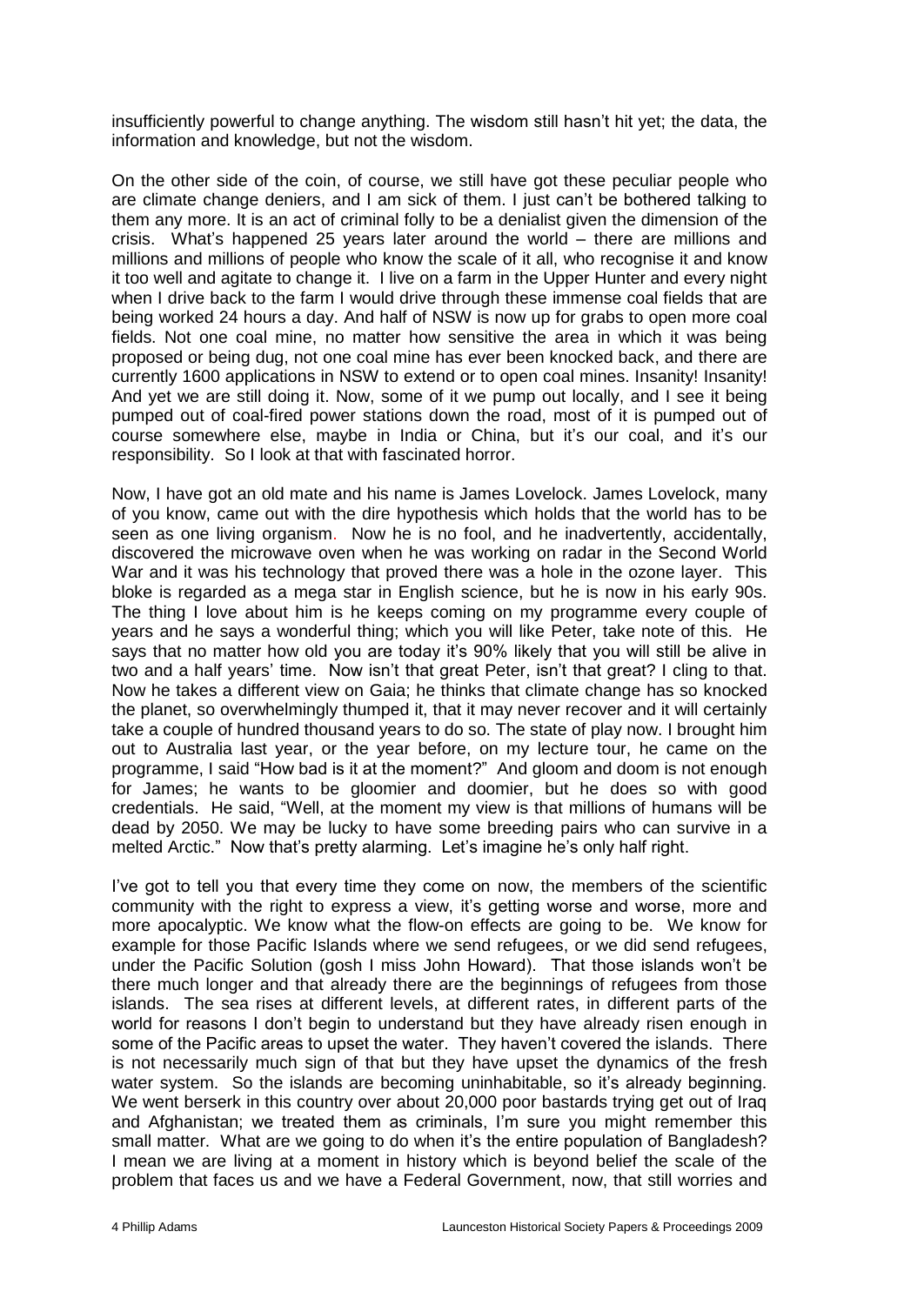pussyfoots around and does far too little, far too late. Penny [Wong], who's a good hardworking lass, said to me at an airport when I was being cranky with her the other day "What do you want? Do you want something we can get through, or nothing?" I don't think that's the choice; I really don't. The reason I backed Kevin Rudd for the leadership, and I was the first journalist in Australia to do so. We conspired for years to get him that job despite the fact that he has very odd ideas on religion (he believes in it!). But I always thought Rudd was the only bloke who could knock Howard off. Part of the deal was that he would do the right thing on refugees if that arose again, and then he'd get stuck into climate change. So one's got to call in one's IOUs. So let's put climate change over there. We've had the data for years, the data became information, the information is solid knowledge and the knowledge is producing wisdom, but not in the political class. That's one of the reasons that Barry set up the Commission. Incidentally, governments think in electoral cycle terms. Their only concern is getting re-elected and anything that jeopardises that – forget it. So Barry wanted to set in train a thinking process so we can think about long term problems, one of them climate change. All those years and effort we put in at the Commission really achieved nothing. It achieved a much higher level of awareness and in terms of turning that into action, and at the end of the day action is all that matters, nothing. Not good enough.

There are so many wonderful things incidentally, but I'll come back to the optimistic side of it. The next thing is AIDS. I mentioned that before. I mentioned the fact that I had a lot of gay friends who were in the highest of high risk categories whose sexual conduct at the weekends – after being very distinguished academics, school teachers, graphic artists or film makers during the week – was, I knew, putting them into great danger. Because I was reading about this dreadful disease that was turning up at that stage in Los Angeles then in San Francisco, so all of a sudden it becomes obvious what the hell is going on and it is given a new name – AIDS – and how it worked; the modes of transmission were all known and understood pretty early on. It was 99% transmitted by receptive anal intercourse (sorry to be frank but that was what caused it.) The chances, I remember writing at the time, for a heterosexual in Australia getting AIDS was as remote as the death of Aeschylus. He was a bloke who was hit on the head by a tortoise that was flying over in an eagle's beak at the time and killed him. And yet the Australian Government ran a campaign called the Grim Reaper. Do you remember the Grim Reaper in which six or seven-year-old little girls, dear old ladies in their bowling costumes and almost everyone else in the community were seen as about to be skittled by this dread disease? I went ballistic because this was a huge fib. And guess what, the only mode of transmission that was never mentioned in any of the official documents produced at that time was receptive anal intercourse. Now, what was going on here? There's no time to discuss that. The point is we had the data, we had the information, we had the knowledge, but we didn't have a lot of wisdom. And now because we did not in fact say what was known about this disease, which admittedly changes its shape and dimension depending on which country you're in – AIDS in Africa is quite different in many ways from AIDS in Australia – what we have done is to allow 50 million people to become infected. We now have the world's worst pandemic and we knew about it. We knew about it in tons of time. We had the data, the information and the knowledge. Where the hell was the wisdom?

You can go on and on. Look at the Iraq War, well the data was dodgy of course because it was provided by people who were paid to lie up the chain. The information was completely spurious. The knowledge of the truth was hidden by the Bush administration and the lack of wisdom led to one of the most appalling wars in the modern era, and it's not over. Anyone who thinks for a moment that the rapid exit out of Iraq, which is going out of Afghanistan, that's a bit of a conjuring trick. Obama is trying to show America that he is still a tough guy and he is going to stay in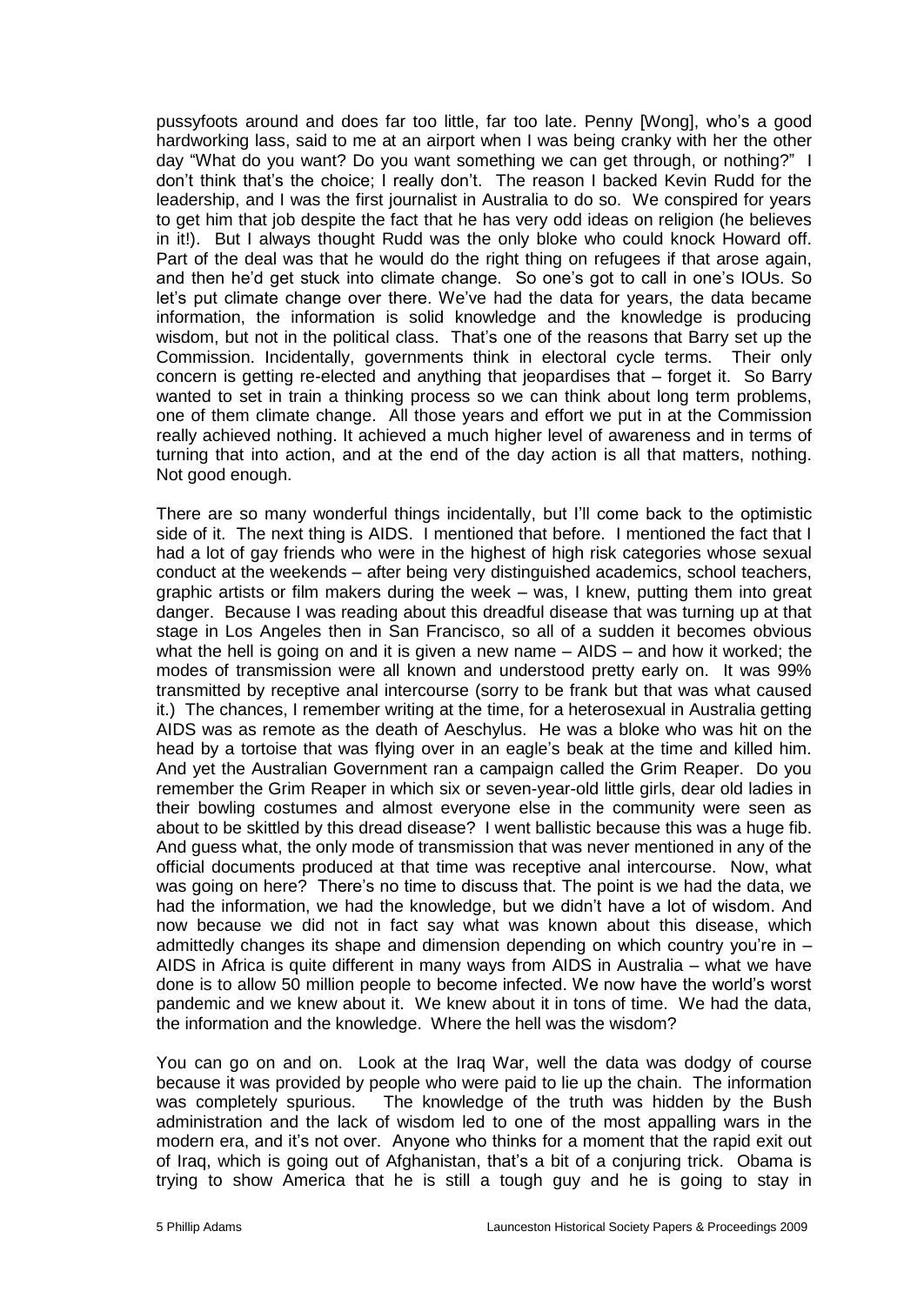Afghanistan a while before they all pull out. We'll go to Afghanistan for the same reason. Not that anyone in their right mind believes that there is going to be a good outcome in Afghanistan. There has never been a victory of outside forces in Afghanistan in 2,000 years, and there never will be, basically. But the war in Iraq is a catastrophic abuse of that wonderful equation that was given to me at the first meeting.

But the classic which now everyone is obsessed with, and focuses on, is of curse the Global Financial Catastrophe. Has there ever been an industry with more data than the international financial industry? The computer power they use for constant analysis of every iota of activity or information is beyond belief. The constant need for information for traders to use and manipulate. The first two things seem to be a lay down misere. The knowledge, everyone was pretty confident about the knowledge, and we had learnt from the last Great Depression, so it couldn't possibly happen again. So there was this great sense (I think) of outrageous over-confidence, but the wisdom, boy where was that? And we have to admit that the dynamic that led to the meltdown wasn't perpetrated entirely by George W Bush whom I don't miss at all; it was brought into being during the Clinton administration, so you had this continuity of deregulation and of letting the market go berserk. And despite all the warnings, despite the early warnings of say the S & L collapse, which I'm sure many of you remember. The savings collapse and loans collapse. Despite the Enron fiasco and all those other scandals that happened, nothing was done. No wisdom was applied to that situation. So what happens? This horrendous collapse, which I am pleased to hear hasn't hit Tasmania, yet. And it is important that this lecture be related to Tasmania. Well, I've got to tell you that climate change is related to Tasmania and so is the global financial catastrophe. Now once again I sit there in the studio at night thinking wouldn't it be lovely if we could just have some jokes now because here is another horror story about to be unveiled. The other night I had a very intense young Russian gentleman born in the Soviet and now living in America, who if you like, was the James Lovelock of the situation. He's basically saying, his message to Americans who have mortgages, is stop paying them, stay on in your house as a squatter, your legal rights probably will be better and the whole system hasn't even begun to crash and many, many people I know who are perhaps better credentialed than him, agree. George Monbiot, about whom many of you would probably read and know, has been warning about it, as have so many sane, sensible people for the last 20 years. This was a lay down misere, to see that it would happen.

It relates to another crisis which is peak oil and if all of these things are emerging they all interlock, they are all a part of the same issue. I'll get back to this idea of systems failure shortly. So, here are all these issues. The last time we had a problem like this was in the 1930s. It led directly to the death of 50 million people. There's no way Hitler would have got power in Germany had there not been the economic collapse, which seems to be about to happen again. So everyone, the Chinese, everyone's worried about the political instability that will come out of the economic disaster. Rudd's worrying about it. He and Malcolm Turnbull of course are jumping around worrying about it, but mainly because it's going to affect their own political careers. This is a simple truth, I think Kevin is a lovely bloke, much to be said for him, but his first concern is to stay in power and to be re-elected. Around the world you look at the compounding of these problems. All of a sudden there is an excuse not to do anything about climate change. And if anyone in this room imagines that there will be a lot of money, real money invested in alternative energy, in most countries they're kidding themselves. The one person who might do it is Obama. I'll come back to his notion of fundamental change shortly. So, I hate to use the cliché "the perfect storm" but boy do we have one, more than in any other moment in modern history, and probably in history, we are threatened on all sides by catastrophe and cataclysm. Now, the first thing that people do at times like this is that they either deny it, and we have had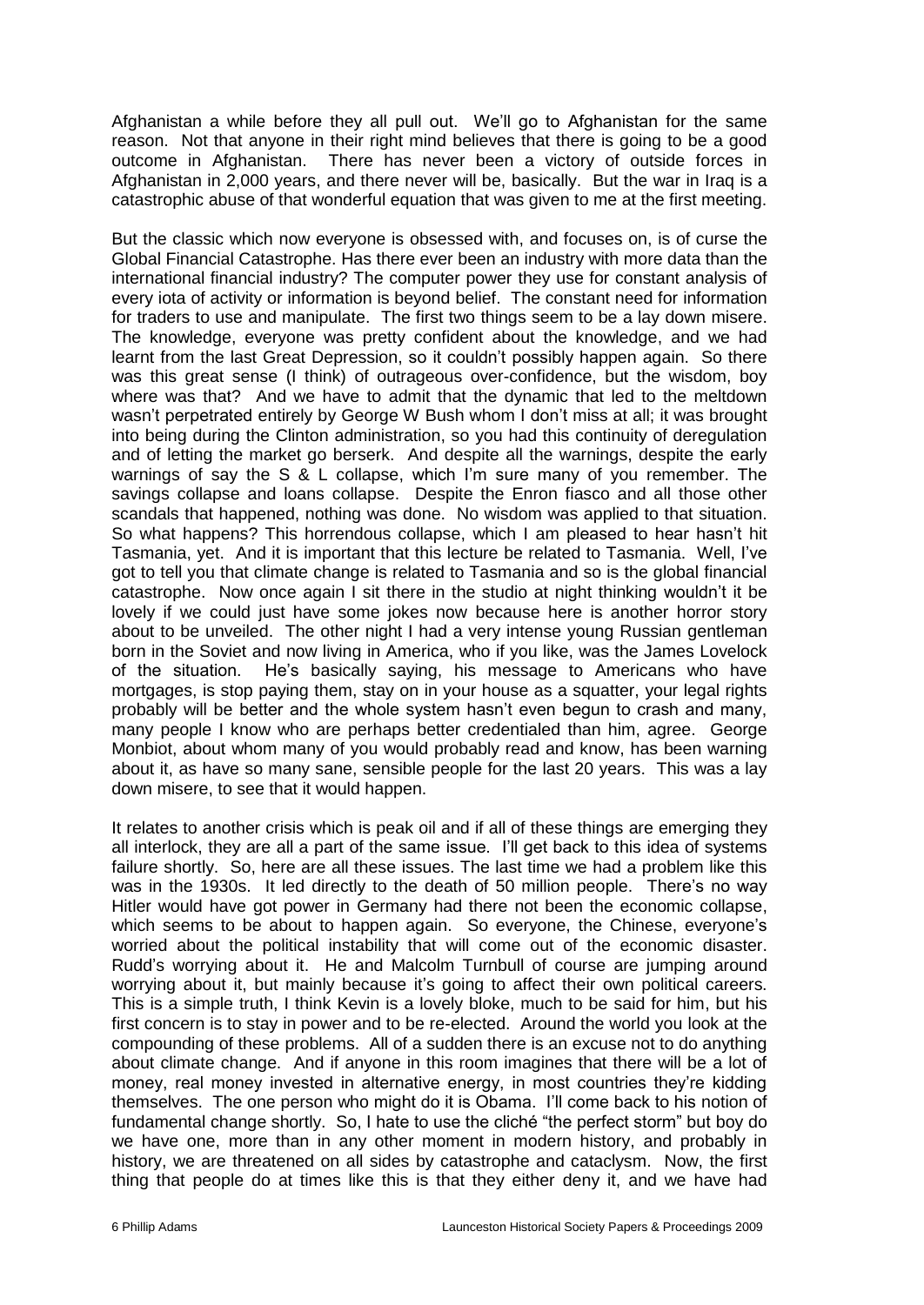denialists on climate change in office in Australia and in the United States, or they do what Al Gore warned against: they go from denial to despair, then they go from one hard point on the spectrum to total surrender on the other and they go out and buy a Hummer.

So there is a lot of that going around. There is a lot of "live, laugh and be happy for tomorrow we die". The climate change issue will be put on the backburner. Thank God something is on the backburner with all the coal fired power stations, and it will have the focus on jobs, jobs, jobs. So you pile all these things up and they in turn relate to pandemics of illness. Because illness, like AIDS in Africa, comes out of poverty, and Africa is in incredible poverty and is because he isn't sitting at the rich man's table, it didn't enjoy the boom, nor did millions and millions of Americans. Here's an amazing thing: the most progressive US governor, it's amazing that I say this but it's true and everyone acknowledges it, is Swartzeneggar. Swartzeneggar did more, more quickly on climate than any other governor in the United States although he doesn't get the kudos from Gore that he might like when asked "Which government on earth was doing the best job?" Gore said "South Australia" and that made Premier Mike Rann pretty happy, but it's not enough in South Australia.

Anyway there's your dilemma, everything interacts, all our problems, pandemics and the whole lot, all come, and population; that's the one people don't discuss. It amazes me that it hardly ever gets a mention and yet when I wander around our region and I go to places like East Timor and the Solomon Islands, about 60% of the population is under 12. These are countries where there is no employment but there is effectively no economy apart from cutting down the few remaining trees and shipping them off to Europe or to Malaysia. So here is an issue where the great problem of population is not being addressed. I talked to Derek Sikua, or to whoever was the Prime Minister of the Solomon's that week, and they admit there is no programme. And yet the answer for that problem is the same answer as for AIDS in Africa, "It's a little rubber thing you put on your dick" to quote the Monty Python team; I wouldn't say anything as vulgar as that myself. And yet there is a terrible global consensus between the sophisticated theologians in the Vatican and the preposterously big ignorant fundamentalists in the Pentecostal movement in the United States. They've cut a deal on this so that one thing you can't do is proffer energetic advice on birth control let alone hand out these simple, cheap devices which stop the prevention and stop the spread of a whole variety of STDs, not simply AIDS, but also can help with the crisis in population. We all know the data, we all have the information and we have knowledge, but the wisdom in that case is catastrophic for sure.

So OK, we get to this point where the situation seems to be beyond redemption. What are we doing at the moment? What we are doing is propping up old ideas. The squillions that have been spent in Detroit on General Motors in particular. It is a madness to go back to that silly company which has got everything wrong for the last couple of generations and give them another trillion squillion dollars so they can lunge on. The only basis of the deal should be absolutely tough. It should be – if you want to keep making cars they have to be electric, they have to be hybrid, they have to be different and you are not allowed to produce mass- produced crap cars. Kevin says to the Coal Industry in Australia, "Sorry fellas, we are not going to subsidise you, that's over. If you are going to continue you are to pay for your own pollution and we are going to start pouring money, as Obama says he will, into alternative sources of energy".

I was sitting with the librarian in the great library of Alexandria, the Bibliotheca Alexandrina, as you know it's the world's most famous library in the ancient world and now the Egyptians have re-built it pretty much on the same site, a zappy modern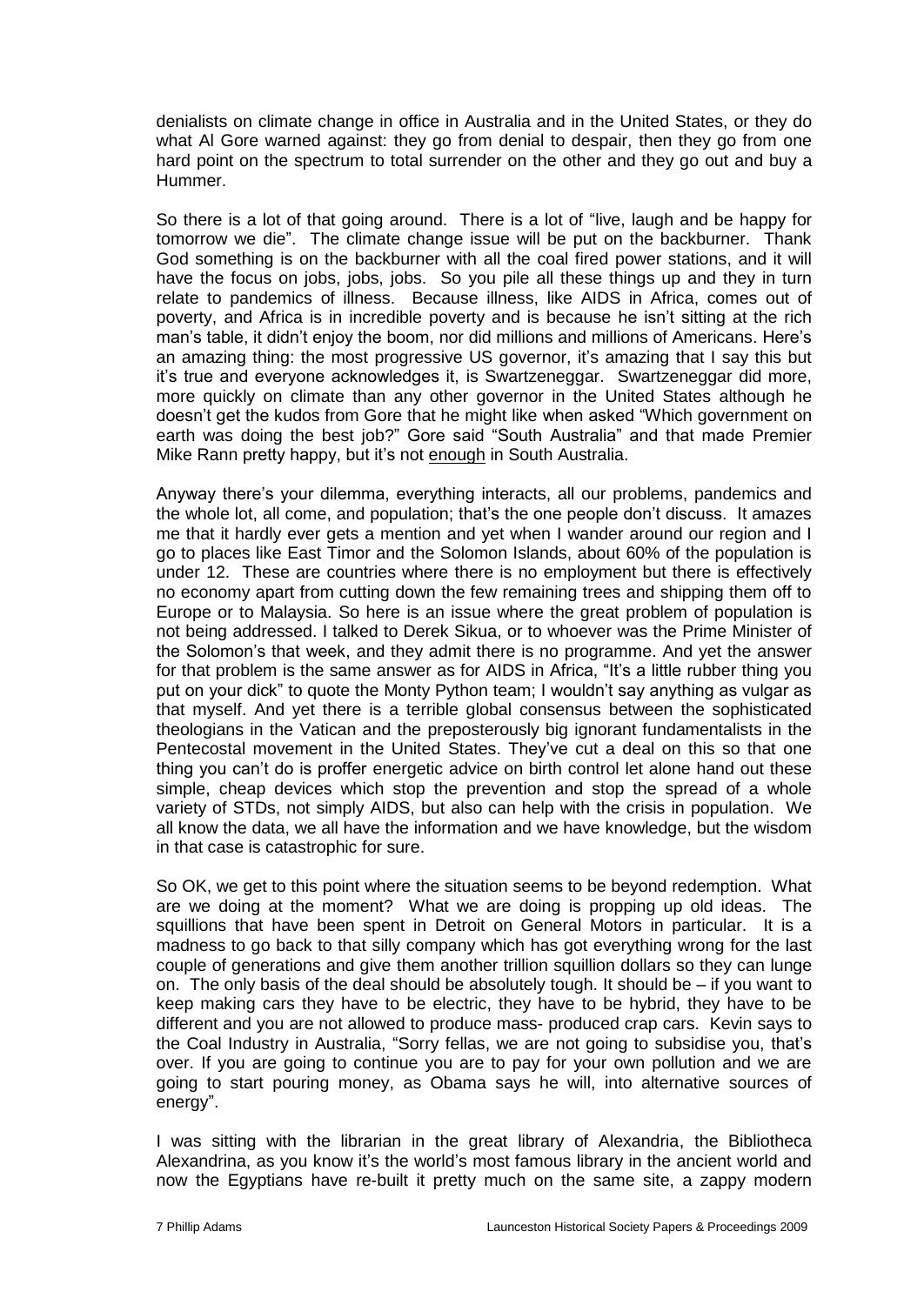library. It has everything except books really, it is very digital and it looks like the Opera House. There is a bloke who runs it; he is a marvellous man and is also a world authority on water as well as on libraries. I met him in Sydney and he came on the programme, so I went back to see him and I said Egypt is already in spiralling problems. It is already a poor country, you could fire a cannon through the hotels of Cairo at the height of the season, no one is going. There are lots of reasons: the economic meltdown is the big one, and there is also the fact that the Gaza problem is occurring next door, lots of reasons for not going to Egypt.

Now we sat and looked at the world and he said "This is a wonderful time, this is the best of times not the worst of times. Don't you realise this is one of those moments in history when we are forced to re-think every basic assumption and to do it better?" And that's the simple truth of it, it won't work, the system is broken. If we simply prop the system up for another five, six or ten years, it will collapse again. We have to simultaneously attack the problem of population. Look, I know it isn't the population of India, or indeed China, that has caused the crisis in the global emissions. It's us, it's the Americans, but it is also painfully obvious that if the Chinese and the Indians fulfil their ambitions of living like us there'll be havoc. So population is now not a consideration in much of the lesser world. You're looking at ZPG [zero population growth]. But it's still a huge problem globally and in our region; that has to be addressed. You have got to work, not on letting the financial system off the hook, but to admit what is happening. To admit that it is incremental socialisation, the banks are being nationalised, that you can't go back to the free market model, that you have got to regulate the financial system, you've got to use wisdom. And if that means that across the world the rate of production, the rate of borrowings, the rate of life-styling improvement, if that's the word, slows down dramatically, so be it, because that is what has got to happen. It is systemic, we've got to tackle the system and we've got to do it brilliantly, we've got to do it best practice. The great thing is that at moments like this, ideas start everywhere.

I've got an old mate called Max Whisson. Max Whisson is a darling. I met him when he and I were conspiring to get the truth about AIDS out in Australia. He was running one of the major Red Cross Blood Banks. He knew that what I was saying was correct. He was giving me data and information for me to recycle and pointing out that AIDS was not going to be a major problem in Australia outside the gay community – for very good and simple reasons. We maintained that contact for years. And he invented a needle which jumped back into the syringe which prevented needle stick injuries and I was thrilled as my daughter, at the time, was working in ER at Mt Sinai Hospital in New York dealing with horror stories every night. I was always concerned that she was going to get a needle stick injury. So I was very pleased with this invention. Then he came back to me and said "What we have to do is build a canal from the ocean to inland cities that need water" and we cover them with this beaut design he had made of a roof. (All our irrigation channels, incidentally, should be covered to prevent a massive loss of water through heat). He said all the way along there is a distillation process. At every point water comes out from channels on either side, which would be taken off and used. The big payoff is at the end of the canal when it arrives at its destination and then you turn it back to the ocean and he calls it the "Water Road". Terrific. No-one took it up. It seems to me Western Australia where he lives is a classic case. They did it with the famous pipeline up north. Then he came up with a better thing, he said "Do you know there is just as much water in the air as there is in the ocean?" I said "What are you talking about?" He said "The air's full of water. Have you seen an old refrigerator pouring water out under the condenser, have you seen the pool of water under your car in the garage? That's the water coming out of the air." He said "We could get it out of the air with windmills." So, I looked at some model works he'd done and it was incredibly elegant. He was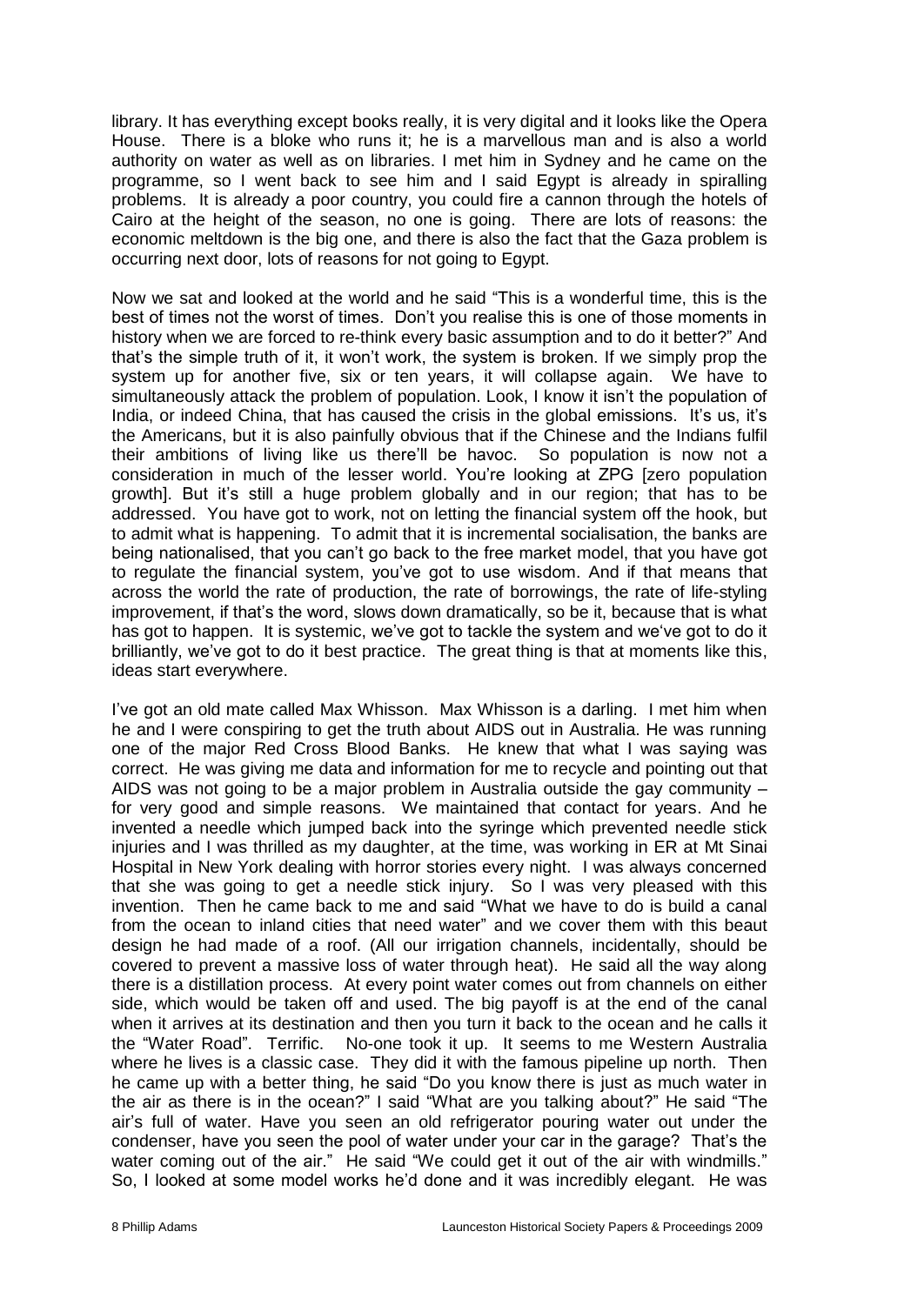imagining. You could put a cluster of Max's windmills out in the middle of the Nullarbor and it would produce water out of the air. It is everywhere. It's over the Sahara as much as it is over the jungles of South East Asia, so wind would produce water. Pretty much everywhere you need it. I wrote about it, got him on the Inventors, I got more international inquiries about Max's invention than I'd ever seen in my life as a journalist. They came in from every nook and cranny on the planet. People instantly seeing that it was an idea they wanted to develop. To this date he has not received one cent of support from any Government in Australia. And it's just dying and he's getting on a bit. And I fear for the future.

As well as that every day I get a call from someone. Tim Flannery for example, told me about the geothermal experiment they're running in South Australia. Tim's invested in it. You know about it I'm sure, where you drill a hole down to the hot rocks and you produce essentially a steam engine. There is enough heat down there to run the world infrastructure forever. Certainly solar, wind, and on and on it goes. And there are certainly interesting ideas being developed in terms of finance. The microfinance communities who go into a poor country and give tiny loans, a few dollars to a woman in the village and she uses that money to build a small business and the success rate of the businesses and the very low rate of people who fail to repay the debt, is astonishing.

So this is a time for us to reach out and excel and exceed our aspirations. My only fear is that we were given a moment like this in our recent history and we let it pass. And that moment was the end of the Cold War. Many of you in this room grew up in the Cold War, as I did, dreading the future. Not watching the famous clock get closer to midnight. Seeing again and again near misses as various international crises teetered on the edge of catastrophe. Most famously the Cuban missile crisis, but that was one of at least half a dozen. So here we are, we have this terrible thirty or forty years of horror then suddenly, magically, it is over. Remember the wall came down and within minutes there was this great release of energy. I thought "this is it" a renaissance in the late  $20<sup>th</sup>$  Century. There are billions of dollars that will now go into worthwhile projects instead of feeding the immense armies and the missile silos. We will stop hating and fearing each other and we will reach out and it will all be gorgeous. For about 10 minutes it was.

Then we replaced the reds under the bed with the Muslims. OK, the Islamist terrorists are a problem but let's look at it logically. There have been 30,000 deaths from terrorism in the last couple of decades. About 4,000 of those deaths were terrorist deaths in the Western world. Almost all the others were squabbles within countries between Islamic factions or Hindu and Muslim. The Tamils for example were the inventors of the suicide bomber. Almost all of those things are local squabbles and yet we allowed the world to be panicked into the "war against terror" and we allowed ourselves to be frightened into compliance as it suits a lot of people to have us afraid. It's the best way to manipulate anyone. So that opportunity was lost. That magic moment passed and we blew it. We mustn't blow this one. What we have to do at the same time is to find new forms of governance to go with it, because the other part of the "perfect storm" is the complete lack of faith for people at least in the Western world, and many other parts of the world, have for their Governments. In Australia you can get the entire membership of the Labor party and the Liberal party into this lecture hall. People who are passionate about politics are now often bypassing the political system and going into NGOs [non-government organisations] or into focus pressure groups; and that's how they're working and there are lots of lessons to be learnt from that. The point is that there is always hope, and there has to be. And I'm going to end with another aphorism that I absolutely love and it comes from Pablo Casals who was interviewed on his 80 something birthday in Madrid. Casals was a great cellist. He